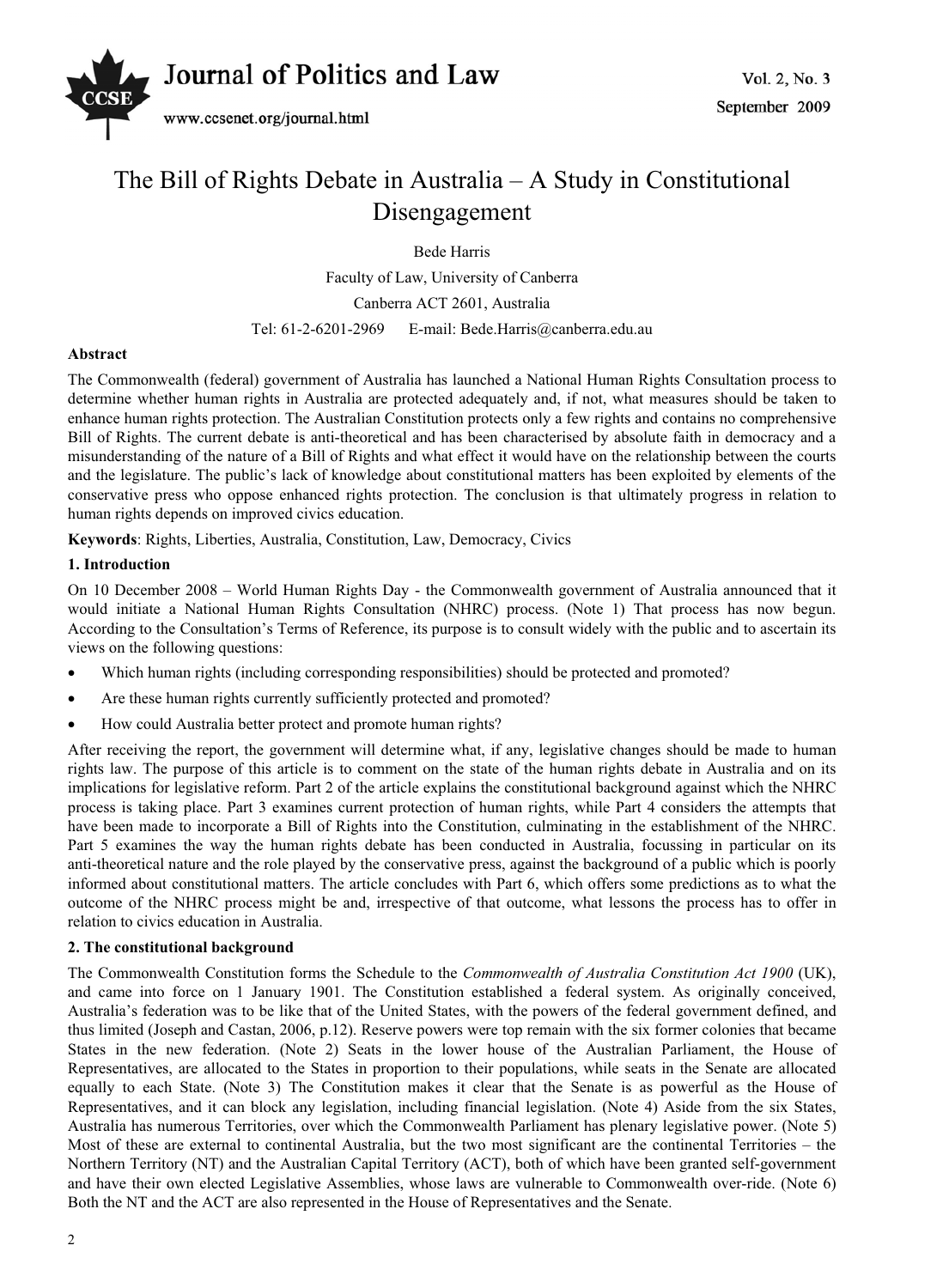Amendment of the Constitution is governed by s 128, which requires that after being passed by Parliament, amendments receive the approval of a majority of voters nationwide, plus a majority in a majority of States – which means in four of the six States. (Note 7) Constitutional amendment has proved to be extremely difficult. Of 44 amendments proposed since 1901, only eight have been successful, and most of these have been of a minor, technical nature. Widespread lack of knowledge about the Constitution has made them profoundly suspicious of change, and history shows that amendments are doomed to failure unless they are uncontroversial and are supported by both the main political parties – Liberal and Labor. (Note 8)

The topics over which the Commonwealth Parliament has legislative capacity are mostly specified in s 51 of the Constitution, which enumerates thirty-nine heads of power (hence they are usually referred to as the 'enumerated powers'). In addition, Commonwealth legislative powers are specified haphazardly in several other sections of the Constitution. (Note 9) Of the Commonwealth's legislative powers, only a few are exclusive – in other words, are matters upon which the States cannot legislate. (Note 10) The vast majority are thus concurrent, and the States may use the plenary powers they enjoy under their Constitutions to enact laws on matters upon which the Commonwealth has legislative competence. Only if the Commonwealth has enacted a law on a topic lying within its legislative competence, and that law is inconsistent with a law of a State, will the State law be over-ridden by virtue of the inconsistency provision contained in s109 of the Constitution.

However, although this may be the theory, in practice the constitutional balance has swung increasingly in favour of the Commonwealth. The start of this process was the decision by the High Court (which lies at the apex of the Australian judicial system and is the ultimate court of appeal on both Commonwealth and State matters) in *Amalgamated Society of Engineers v Commonwealth* (Note 11) in which the court abandoned its interpretative approach based on the reserve powers doctrine, and announced that it would instead interpret Commonwealth legislative powers with the full amplitude of meaning that they could bear. This fundamental change in the interpretation of the Constitution is usually explained as a consequence of the changing personnel of the court, most of the initial Justices who had been members of the court at its inception no longer being on the bench by 1920 (Hanks, Keyzer and Clarke, 2004, p. 570-578). Broad interpretation of Commonwealth powers over taxation (which, the court held, can be used to induce or deter behaviour) (Note 12) and over corporations (any aspect of the activities of which, including labour relations, can be legislated on by the Commonwealth) (Note 13) has led to the situation where there is much less activity that is beyond the reach of the Commonwealth (and thus from which the States cannot be expelled) than the drafters of the Constitution envisaged. In addition to this, the apparently beneficial power that the Commonwealth has under s 96 of the Constitution to make grants to the States is subject to the rider that grants can be subject to any terms the Commonwealth sees fit, and this has been used by the Commonwealth to induce the States to do things that are beyond the legislative capacity of the Commonwealth. This is made possible by the fact that there is severe fiscal imbalance within the federation, as the Commonwealth monopolises income tax and the States are prohibited by s 90 of the Constitution from imposing taxes on goods, with the result that, as an aggregate, the States depend on Commonwealth grants for 44% of their income (Harris, 2002, p. 136).

#### **3. Human rights protection**

So far as human rights are concerned, protection could best be described as patchy. Australia has no Bill of Rights. The Commonwealth Constitution protects a handful of express rights to a jury trial for indictable Commonwealth offences (s 80), to freedom of inter-State trade, commerce and intercourse (s 92), to freedom of religion under Commonwealth law (s 116), to non-discrimination on grounds of residence in a State (s 117) and to just terms compensation when property is acquired (s 51(xxxi)). All of these reflected particular social and political concerns on the part of the six colonies at the time of federation. They were obviously not an attempt to draft a Bill of Rights. Apart from the express rights, the High Court has recognised an implied freedom of political communication, (Note 14) an implied right to vote (Note 15) and a right not to be deprived of personal liberty without due process. (Note 16)

State Parliaments have the capacity to impose procedural restraints on themselves, (Note 17) and so could enact entrenched Bills of Rights, however none has done so. Some protection of human rights is afforded by (unentrenched) State and Territory anti-discrimination laws. However, these laws obviously protect only one right - that to equality and are subject to legislative over-ride by subsequent inconsistent legislation by virtue of the common law doctrine of parliamentary sovereignty.

The Commonwealth too has enacted laws prohibiting discrimination on grounds of race, gender and disability. (Note 18) However, none of these is entrenched and indeed could not be without amendment of the Constitution, as ss 1, 23, 40 and 51 of the Constitution prevent the Commonwealth Parliament from placing restraints, either procedural or substantive, on its own legislative power. Thus, s 10(1) of the *Racial Discrimination Act 1975* (Cth), which states that all legislation, including subsequent legislation, is invalid to the extent that it is inconsistent with the Act, is not entrenched and can be over-ridden by express legislation to the contrary, as indeed happened recently when the Commonwealth enacted legislation imposing controls on Indigenous communities in the Northern Territory. (Note 19)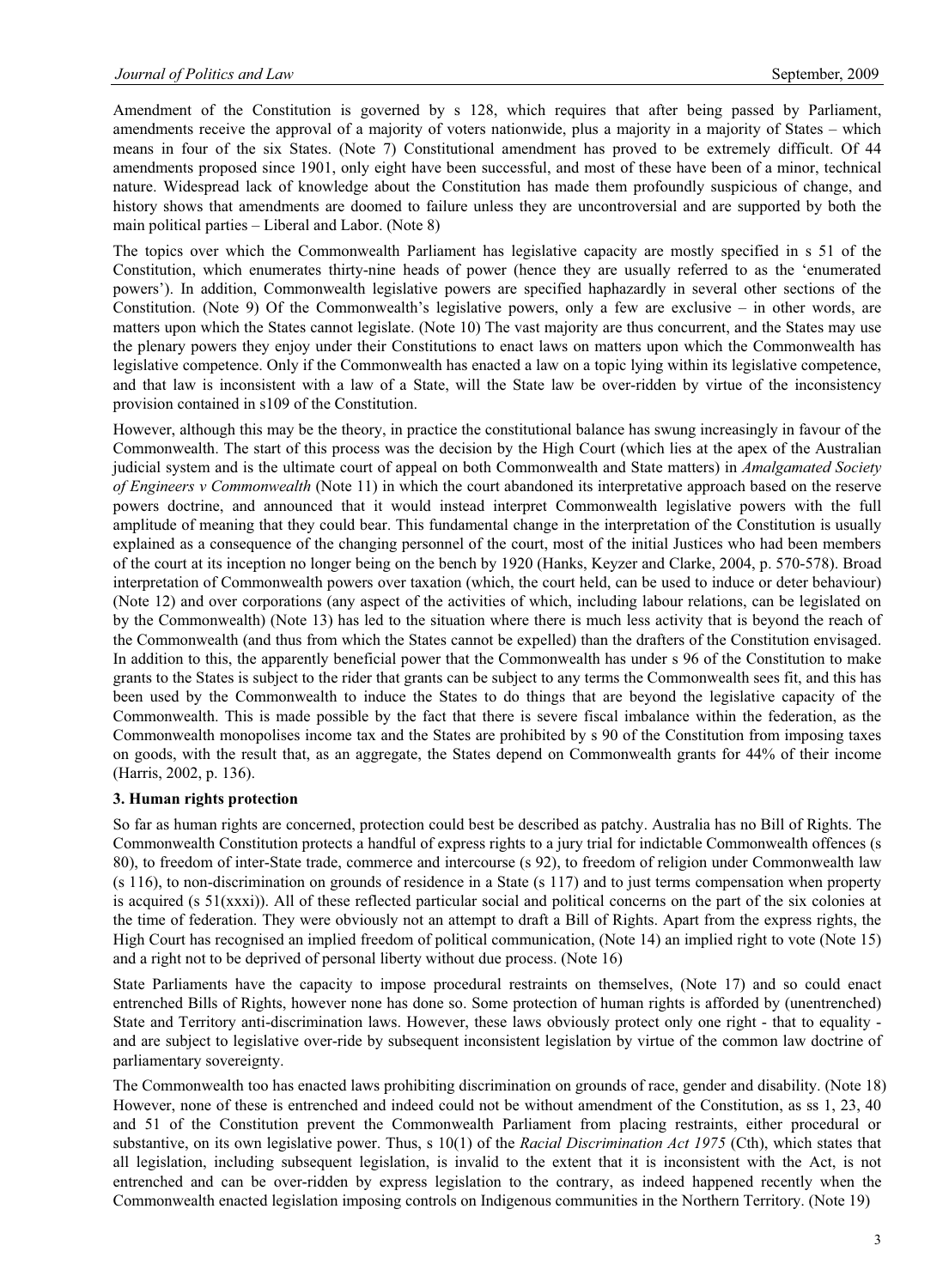The closest any Australian jurisdictions has come to the enactment of a document affording comprehensive protection to human rights are those enacted by the Australian Capital Territory and by Victoria - the *Human Rights Act 2004*  (ACT) and the *Charter of Rights and Responsibilities Act 2006* (Vic). In essence, these documents are an interpretative aid, requiring the courts to interpret legislation consistently with the document where possible, (Note 20) expressly stating that where this is not possible the legislation must be applied, (Note 21) while allowing the courts to make a declaration of incompatibility where that is the case. (Note 22) Although public authorities are bound to respect human rights, that obligation succumbs in the face of legislation which cannot be interpreted consistently with the human right s statutes. (Note 23) Furthermore, the right to recover damages for breaches of rights by public authorities in those instances where statutes are able to be interpreted consistently with human rights, is specifically excluded. (Note 24)

# **4. Previous attempts at enhanced human rights protection**

As mentioned above, constitutional reform has had an unsuccessful history in Australia. The last occasion in which the Constitution was amended in such a way as to affect fundamental rights was in 1967, when the power to make laws 'for people of any race' in s 51(xxvi) was amended so as to remove a limitation on the powers of the Commonwealth Parliament which had permitted the States to block the extension of franchise rights to Aboriginal people.

In 1988 a major inquiry into the Australian Constitution recommended that a Bill of Rights be incorporated into the Constitution (Constitutional Commission, 1988, paras 9.13, 9.75 and 9.139). Very few of the Commission's recommendations were acted upon, but a referendum was held in 1988 in which voters were asked to approve relatively minor extensions to existing Constitutional rights so as to broaden the circumstances in which trial by jury is required, to extend the right to freedom of religion so as to govern State and Territory law and to broaden the scope of the right to compensation when property is acquired so as to cover acquisitions by the States and Territories. These propositions were comprehensively rejected.

In 2000, separate Bills were introduced into Parliament by the (now defunct) Australian Democrats party and by an independent MP to enact the International Covenant on Civil and Political Rights (Note 25) into domestic law. Both Bills failed.

The current Labor government, elected in 2007, has manifested greater interest in constitutional reform than its predecessors of either party. In June 2008 the House of Representatives Standing Committee on Legal and Constitutional Affairs held a round-table discussion of constitutional academics to receive input on potential areas of constitutional reform (Parliament of the Commonwealth of Australia, 2008, para 6.28).

The NHRC process now under way stems from an election commitment by the government to hold public consultation on the issue of the protection of human rights in Australia. (Note 26) Whether this process leads to the enhancement of human rights protection depends on whether there is shown to be sufficient public support for reform. To address that question one needs to examine the nature of the human rights debate in Australia.

#### **5. The nature of the human rights debate**

The reasons why the Commonwealth of Australia has not see the enactment of a Bill of Rights during its 108-year history will be examined in turn.

#### *5.1 Lack of knowledge about constitutional matters*

First, Australians are disengaged from their Constitution, broadly unaware how it works and therefore, perhaps inevitably, fearful of changing what they do not understand. Numerous surveys have confirmed a general lack of knowledge about the Constitution: As Campbell (2001, p. 624) notes:

A survey conducted on behalf of the Constitutional Commission in April 1987 indicated that only 53.9 per cent of those surveyed (approximately 1 100) knew that there is a written federal Constitution. The survey showed that the respondents most aware of the existence and significance of this Constitution were males over the age of 35 years who had left school at 17 years of age or over and who were in full-time employment as white-collar workers. Nearly 70 per cent of the respondents in the 18-24 age group were not even aware of the existence of a written Constitution.

Similarly, a survey taken in 1992 indicated that 33% of those surveyed were not even aware that a federal Constitution existed, and that this proportion increased to 45% among those aged between 18 and 24 (Muller, 1992 and Galligan, 1995, p. 129).

# *5.2 An anti-theoretical approach*

Undoubtedly linked to disengagement from constitutional matters, the next striking feature of the debate is its anti-theoretical nature, and the absence of consideration of the issues from a jurisprudential perspective. Proponents of either statutory or constitutional (Note 27) protection of human rights have based their case primarily on pragmatic arguments, such as the need to restrain the 'elective dictatorships' which they (correctly) argue that governments have become in the absence of effective parliamentary control, or on the need to address specific human rights abuses,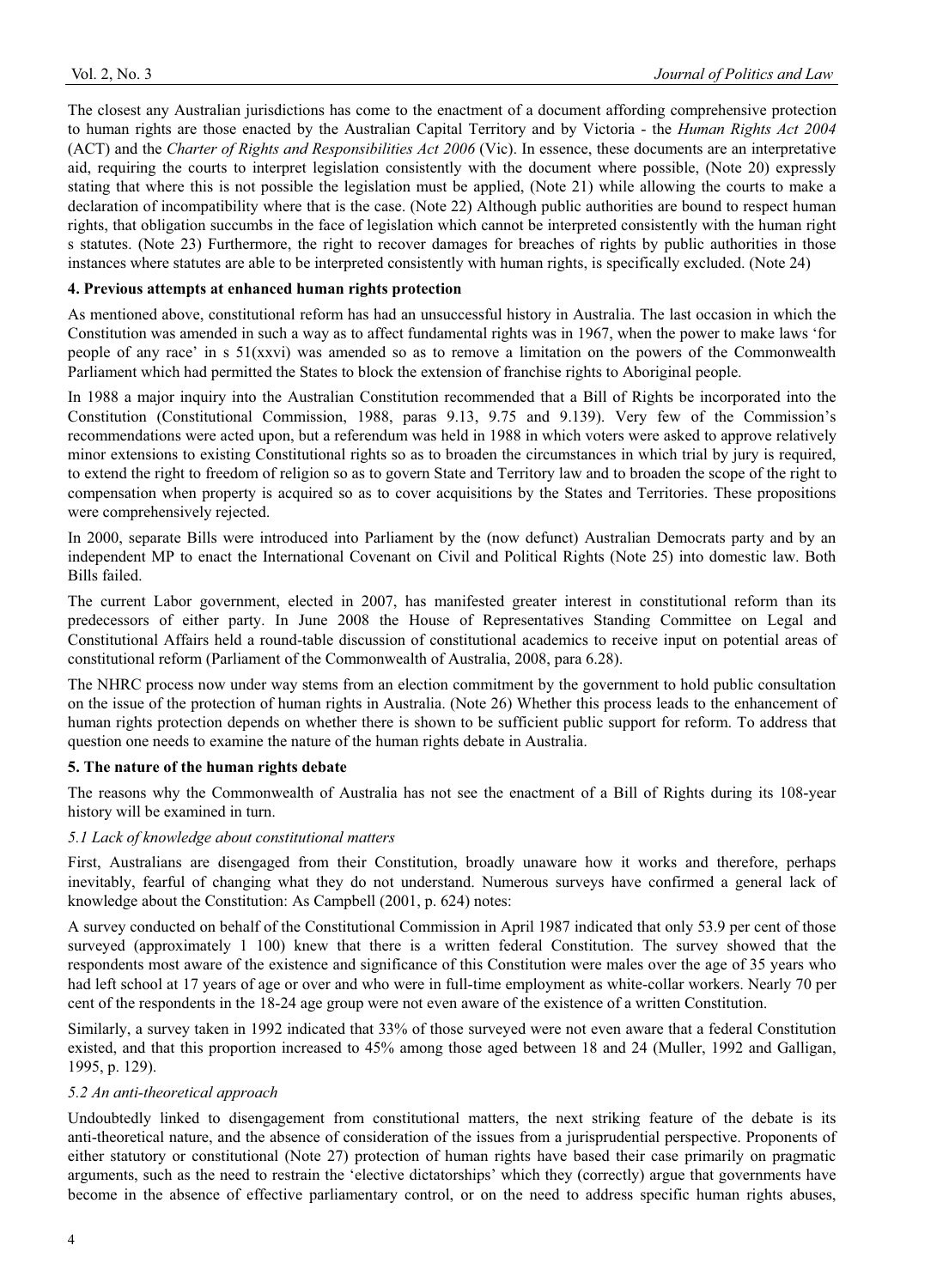particularly those that have occurred in relation to migration law. (Note 28) Valid as these arguments are, they fail to address the fundamental philosophical question of why people are entitled to human rights. Similarly, opponents of a Bill of Rights confine their arguments to pragmatics, such as the question of whether increased protection of human rights would alter the balance between the legislature and the judiciary (Craven, 2004, p. 181-188). Yet valid answers on the question of whether human rights are adequately protected can be reached only if participants in the debate understand the rationale for human rights protection in the first place. Indeed, once that is achieved, pragmatic questions such as what constitutional structures are required to give effect to that rationale are far more easily answered.

There is, of course, a vast array of modern theories of jurisprudence to choose from that offer justifications for a Bill of Rights. Some are sufficiently uncomplicated as to be useable in general public discourse. Perhaps the most useful of these is Rawls' theory of justice (Rawls, 1972, pp. 17-22 and 136-162; Rawls, 1993, pp. 5-7). His hypothesis of what people in what he termed the original position, behind a veil of ignorance, and unaware of what their status would be in the society whose rules they were creating, has the appeal of simplicity and also elicits in those exposed to it an appreciation of the need for law to cater to the uncertainties of life and the situation of the socially vulnerable. (Note 29) Yet proponents of a Bill of Rights have not ventured even to discuss this relatively straightforward school of thought, perhaps because they believe that the Australian public is unfamiliar with theoretical discourse.

Aside from jurisprudential arguments, a principled argument that can be made in favour of a Bill of Rights is the need for Australia to apply domestically what it preaches internationally. Australia has adopted the Universal Declaration on Human Rights, the International Covenant on Civil and Political Rights (ICCPR) and the International Covenant on Social and Economic Rights (ICESR), as well as a host of other human rights documents. By so doing, it has accepted the philosophy underlying the post-World War II human rights movement which, following the proceedings of the Nuremberg and other war crimes courts, as well as those of domestic courts in Germany, rejected the positivist idea that law depended solely on effectiveness for its validity, and instead affirmed that conformity with respect for human dignity and the rights it implies is also required. This body of human rights law forms an international *ius commune*, from which countries are not exempt simply because they are democracies, yet Australia has failed to enact into its own law the values which, by ratifying these documents, it has prescribed for the rest of the world. Again, these are telling, principled arguments, yet they are rarely articulated in the debate in Australia. The reason for this may in part be that, where law reform is concerned, Australians are not noted internationalists. Thus, arguments based on the need to conform to international law (even international law that Australia has itself helped shape) may result in a backlash against what is seen as an attempt to institutionalise external interference in Australian affairs.

#### *5.3 Absolute faith in democracy*

If the debate in Australia has not been about principles, what has it been about? Essentially, it has been about democracy and, in particular, the supposed primacy of democracy as a constitutional value and the threat posed to democracy by a Bill of Rights.

The Australian Constitution was the product of conventions attended by elected delegates from each of the colonies. The conventions eventually led to the drafting of the Constitution, which was subsequently enacted by the United Kingdom and approved in each colony by referendum. Convention delegates manifested an aversion to the inclusion of a Bill of Rights into the Constitution for fear that it might be used as a device for intruding upon State legislative power (House of Representatives Standing Committee on Legal and Constitutional Affairs, 2008, para 6.28) and, more relevant in relation to present-day debate, because of a belief that so long as a government was elected democratically, fundamental freedoms would be safe – an idea which of course owed much to the colonists' British heritage (Joseph and Castan, 2006, p. 27).

It is this uncritical faith in democracy that has been the hallmark of the current debate on human rights. Those who oppose a Bill of Rights base their arguments on the proposition that protection of our rights ultimately rests on democracy and that therefore the democratic will should not be subject to control by the judiciary applying a Bill of Rights (Campbell, 2006). Not only is this to misunderstand the nature of rights, but it also exposes a misunderstanding of democracy: Characterising democracy as the supreme value in the legal system logically depends on a more fundamental claim that people have a 'right' to be governed democratically. But what is the source of that right? Obviously, it has to derive from a rights theory superior to democracy itself. In other words, those who claim that democracy is superior to human rights are sawing off the branch upon which their argument hangs. If one does not accept the primacy of rights, then one has no touchstone to which to refer to justify why oligarchy, aristocracy, or dictatorship should be rejected as forms of government. In short, democracy depends on the protection of freedom rather than freedom depending on democracy.

A major plank in the argument against a Bill of Rights has been the claim that by protecting the full range of human rights, excessive power would be given to an unelected judiciary over the elected Parliament and thus, by extension, over the people (Craven, 2004, pp. 184-187). The flaw in this argument is that it falsely portrays the power relationship established by a Bill of Rights as one which vests power in the judiciary to over-ride the will of the people as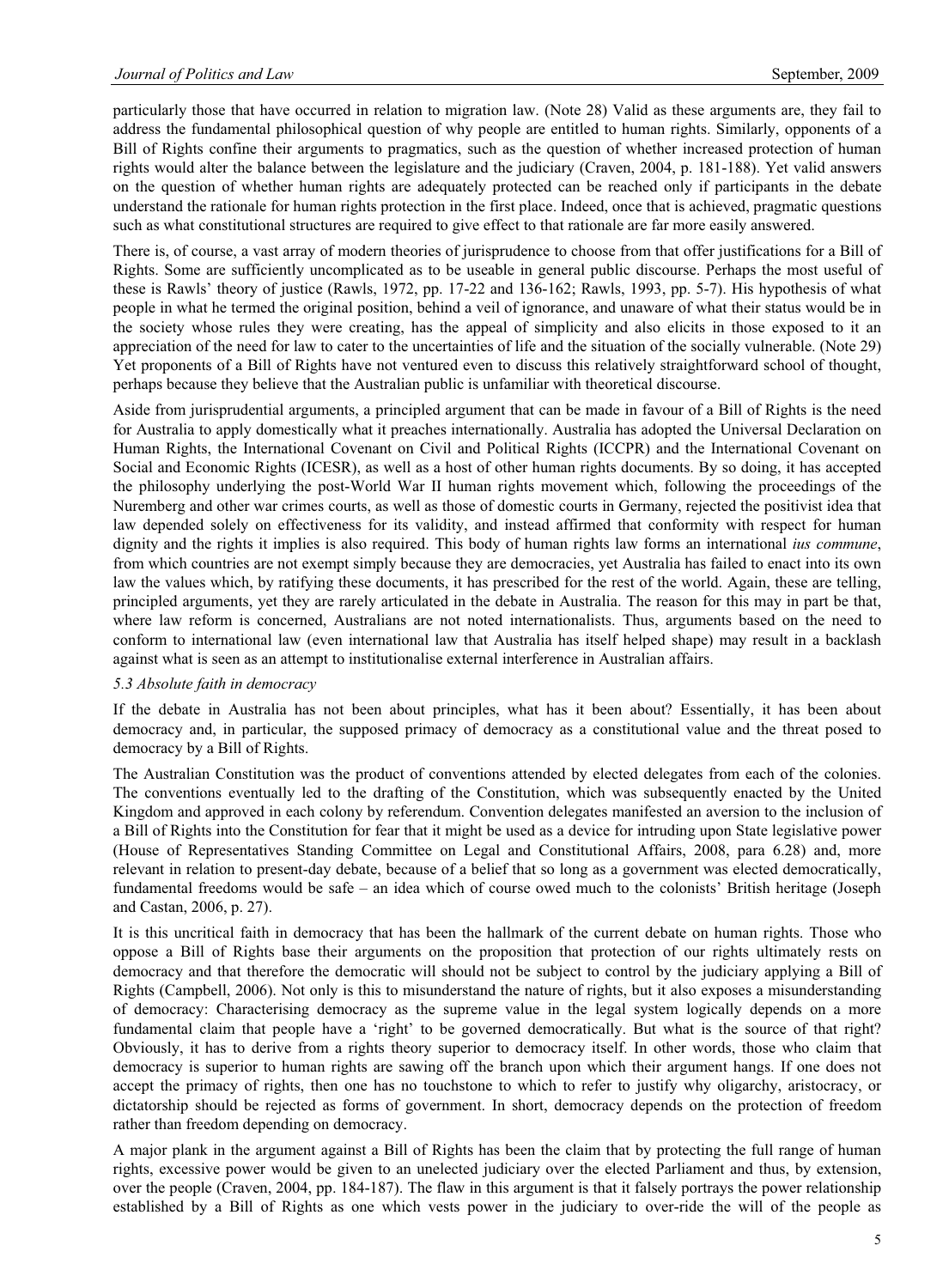represented by the legislature. In reality, what a Bill of Rights would do is to vest in the individual the power to challenge the majority as represented by the legislature, with the courts acting as neutral umpire between the individual and the majority.

The next argument is that enhancing human rights protection would require the courts to balance competing social interests, which they are ill equipped to do. This ignores the fact that courts in Australia, like courts all over the common law world, apply such tests in many areas of law – for example, in the law of torts - as a matter of course. In other words, the balancing of social interests has been a core function of the judiciary throughout the history of the common law. Furthermore, such tests have been applied by Australian courts in relation to human rights since the case of *Adelaide Company of Jehovah's Witnesses v Commonwealth* (Note 30) decided in 1943, in which Starke J explicitly stated that given that such rights as are protected by the Constitution are not absolute, courts must inevitably balance them against countervailing legislation.

This leads to the final argument made by opponents of a Bill of Rights, which is that it would vest the courts with extensive new powers to strike down laws. Manifestly this is not correct in view of the fact that Parliament was born subject to the provisions of the Constitution, and has thus always been subject to the power of the courts to declare unconstitutional legislation invalid, including legislation which disproportionately limits such express and implied freedoms as it does protect (discussed in Part 3 above). At most, what a Bill of Rights would do is increase the *scope*, but certainly not the *nature*, of the functions discharged by the judicial branch.

There is significant irony in the fact that Australians' suspicion of a Bill of Rights, and their aversion to the granting of review powers to the courts, goes hand in hand with a profound suspicion of politicians, who are held in wide disdain, something which became particularly evident towards the end of the life of the Howard Liberal government, whose Ministers were accused of misleading the public on major issues, particularly in relation to the war in Iraq. (Note 31) It is also widely acknowledged that Australia's system of responsible government is dysfunctional: Australia does not use proportional representation for elections to the House of Representatives. This means that politics is dominated by the Liberal-National coalition and the Labor party, who alternate in power and use their Parliamentary majorities to support malfeasant Ministers (Patience, 2002, p. 10). Even the Senate, which is elected using a system of proportional representation, and where minority parties usually hold the balance of power, is ineffectual in ensuring adequate scrutiny of the government. Although the Senate committee system is vibrant, and opposition and minor party use their power on committees to probe the actions of public servants and ministers, (Note 32) and also to set up select (that is, *ad hoc*) committees to investigate specific controversies, the political reality is that the system is useful only up to a point: Ministers frequently refuse requests by Senate committees to appear before them, and instruct public servants not to do so. The rules of parliamentary privilege require that the whole Senate, and not just a committee thereof, needs to agree to a finding of contempt. (Note 33) This means that the minor parties alone do not have the ability to sanction ministers for defying the Senate – they need the support of one or other of the major parties. Unfortunately this has had the consequence that even when the minor parties and the major opposition party has had a majority in the Senate, the major opposition party has refuse to join in a sanctioning of a minister of the governing party in the House of Representatives (where governments are formed) for fear that the precedent will be used against them when they are in power. (Note 34) The net result is, as several observers have commented, that Australia is, in effect, an elective dictatorship (Hamer, 1994, pp. 174-181). This makes Australian's unqualified faith in democracy all the more puzzling. Why is it, in the face of such overwhelming legislative and executive power, that they do not welcome the prospect of an expansion of justiciable rights?

# *5.4 The role of the conservative press*

I would suggest that there are two reasons for this – the first, as stated above, is Australian's lack of knowledge of their Constitution, and consequent fear of change. The second is a skilful campaign by the conservative News Limited press, which takes advantage of these circumstances to foster opposition to a Bill of Rights or indeed any enhancement of human rights protection and diminution of governmental power. News Limited newspapers enjoy a dominant share of the newspaper market in Australia, publishing the leading east coast broadsheet and tabloid newspapers (*The Australian*  and the *Daily Telegraph* respectively). Their leading columnists on the issue take a stance which is both pugnacious and one-sided, making claims about the Constitution and the effect of a Bill of Rights which are fundamentally erroneous. (Note 35) Prominent among these are the arguments addressed above – the allegation that a Bill of Rights would diminish popular power, that it would give the judiciary with tasks that it cannot discharge and that it would vest the judiciary with novel powers, all of which betray a misunderstanding of the current constitutional situation. This is not to deny that there are not voices which support a Bill of Rights. (Note 36) An important voice has been that of former High Court Justice Michael Kirby, who has spoken and written in support of the incorporation of international human rights norms into domestic law (Kirby, 1999) and the enactment of a charter of rights (Kirby, 2008). The problem is that when significant institutions of the press, with significant power to influence the public with emotive, simplistic and inaccurate argument, are dominant, more reasoned and complex arguments tend to be sidelined.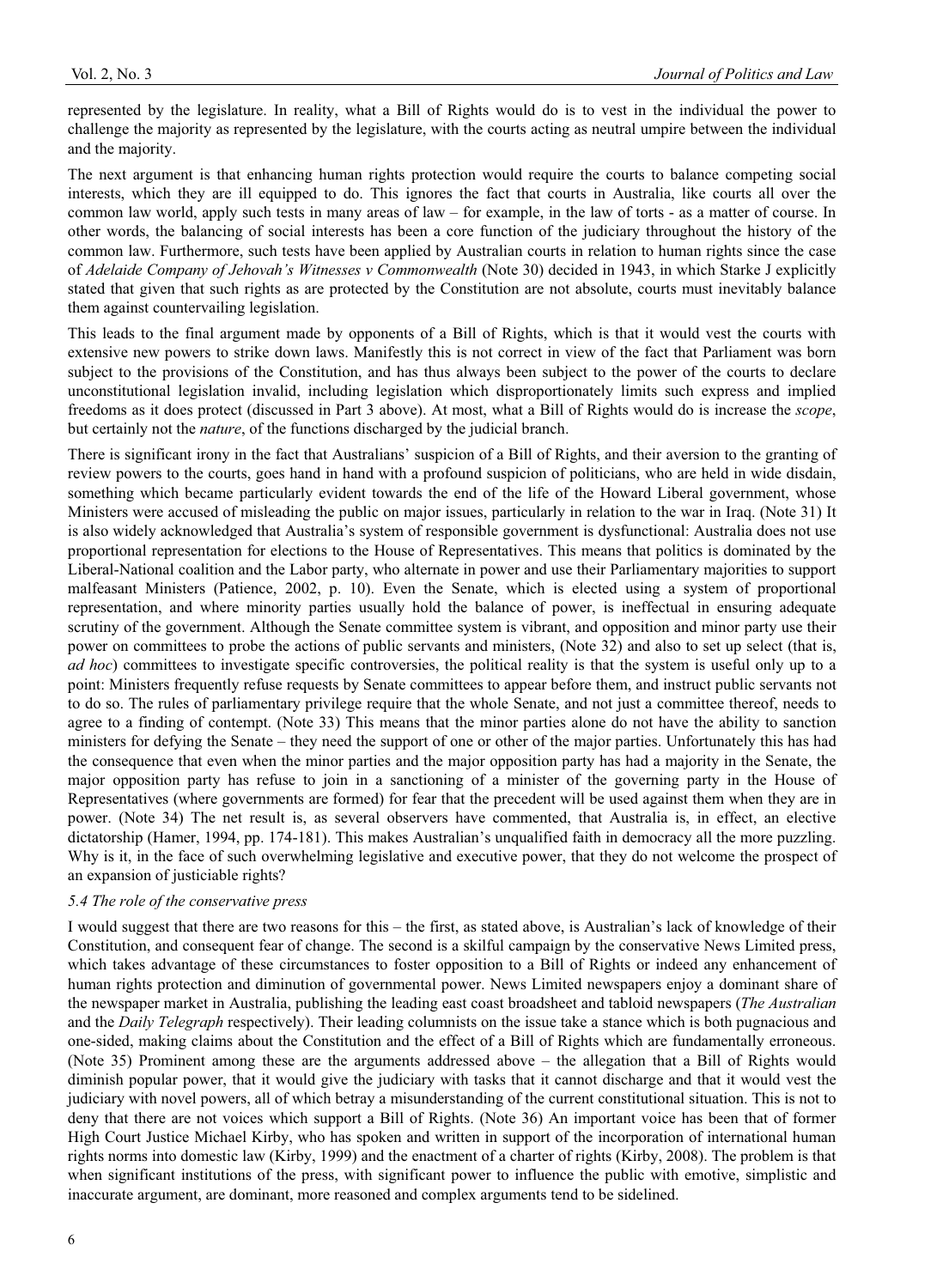### **6. Possible outcomes and lessons for civics education**

What then is the likely outcome of the NHRC process? The terms of reference of the NHRC expressly states that the recommendations it produces 'should preserve the sovereignty of the Parliament and not include a constitutionally entrenched bill of rights'. Strictly speaking, the Commonwealth Parliament is not sovereign (in the way that the State Parliaments are), because its capacity is restricted to those legislative topics allocated to it by the Constitution, and subject to the express and implied rights already protected by the Constitution. It is however true that subjecting Parliament to any new rights and freedoms would require constitutional amendment, as ss 1, 23, 40 and 51 of the Constitution prevent the Commonwealth Parliament from placing restraints, either procedural or substantive, on its own legislative power. Thus what the terms of reference do is restrict the NHMRC process from recommending any method of rights protection which would require constitutional amendment.

This does however leaved open a range of options. As stated above, the Australian Capital Territory's *Human Rights Act 2004* (ACT) and Victoria's *Charter of Rights and Responsibilities Act 2006* (Vic) provide modest protection for human rights in so far as they mandate the courts to interpret statutes in accordance with human rights, where possible. (Note 37) However, these documents are not justiciable in the sense of empowering the courts to strike down legislation which is inconsistent with human rights – indeed, the courts are expressly required to apply legislation notwithstanding its incompatibility. (Note 38)

Far more promising is the model provided by s 10(1) of the Commonwealth's *Racial Discrimination Act 1975* (Cth), which in essence states that the Act will apply notwithstanding the provisions of any law which discriminates contrary to the Act. Section 10(1) is constitutional, because the Commonwealth Parliament could simply repeal s 10(1), and can declare it not to be applicable to specific pieces of legislation. (Note 39) The point is, however, that Parliament has to bear the political cost of declaring that it is excluding the operation of the Act.

In this respect, the *Racial Discrimination Act 1975* (Cth) is similar in operation to the Canadian Charter of Rights and Freedoms, as laws inconsistent with the Charter can be declared invalid by the courts, (Note 40) but Parliament can over-ride the Charter by declaring that it intends to do so. (Note 41) This is the best model that the NHRC would bed able to recommend, in light of its terms of reference. Although this model ultimately cannot prevent over-ride of rights, it has the strength that it requires politicians to risk the opprobrium that would accompany the required admission that the legislation they are enacting denies fundamental human rights.

Finally, but by no means least importantly, an examination of the human rights debate in Australia reveals the need to enhance civics education, both in schools and in the broader community. Currently, civics education takes a mechanical, rather than a values-based, approach to education about the Constitution. (Note 42) School students are explained the workings of the Constitution, but without being exposed to a critical understanding of democracy, its rationale and its shortcomings. This means that, having no theoretical point of reference against which to evaluate the Constitution as it stands, they are ill-equipped to debate the pros and cons of constitutional reform. (Note 43) It is therefore no surprise that adults are no better informed, as little civics education takes place through the public media. It is therefore clear that, irrespective of the outcome of the current NHRC process, Australia must address the deficit in civics knowledge that it has highlighted, which has provided such fertile ground for constitutional misinformation.

# **References**

Albrechtsen, J. (2004). 'Wary of a world where new high priests hold sway' *The Australian*, June 30, 15.

Albrechtsen, J. (2009). 'Crusaders for rights charter rely on lies' *The Australian* 8 April, 12.

Campbell, E. (2001). Fashioning and Re-fashioning the Constitution. *University of New South Wales Law Journal*, 24, 620 - 635.

Campbell, T. (2006). Does Anyone Win under a Bill of Rights? A Response to Hilary Charlesworth's "Who Wins Under a Bill of Rights"'. *University of Queensland Law Journal*, 25, 55-63.

Constitutional Commission. (1988). *Final Report of the Constitutional Commission*. Australian Government Printing Service: Canberra.

Craven, G. (2004). *Conversations with the Constitution: Not Just a Piece of Paper*, University of New South Wales Press: Sydney.

Davis, M. (2003). Civics Education and Human Rights. *Australian Journal of Human Rights*, 9, 236 - 255.

Galligan, B. (1995). *A Federal Republic – Australia's System of Constitutional Government*, Cambridge University Press: Cambridge.

Hamer, D. (1994). *Can Responsible Government Survive in Australia?*, University of Canberra Press: Canberra.

Hanks, P., Keyzer, P. and Clarke, J. (2004). *Australian Constitutional Law – Materials and Commentary*, 7<sup>th</sup> ed, Lexis-Nexis: Chatswood.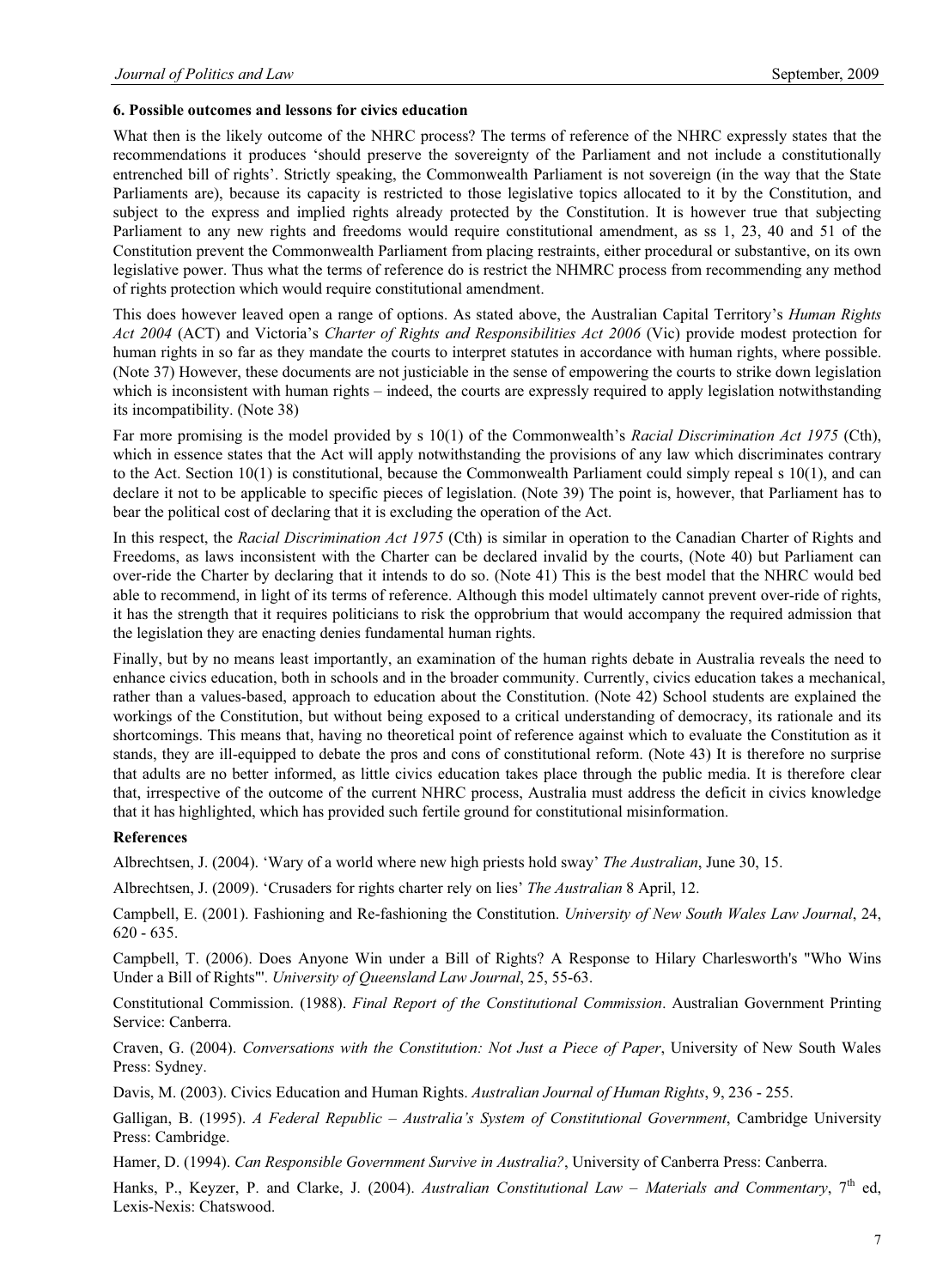Harris, B. (2002). *A New Constitution for Australia*, Cavendish Publishing: London.

Harris, B. (2006). *Civics Education*. Submission to Joint Parliamentary Committee on Electoral Matters , Parliament of the Commonwealth of Australia: Canberra.

House of Representatives Standing Committee on Legal and Constitutional Affairs. (2008). *Reforming our Constitution: A roundtable discussion*, Parliament of the Commonwealth of Australia: Canberra.

Joseph, S., and Castan, M. (2006). *Federal Constitutional Law – A Contemporary View*, 2nd ed, Lawbook Co: Pyrmont.

Kingston, M. (2002a). Labor backdown opens black hole of accountability, *Sydney Morning Herald On-line*, 1 August 2002, available at http://www.smh.com.au/articles/2002/07/31/1027926912621.html.

Kingston, M. (2002b). Labor's latest travesty, *Sydney Morning Herald On-line*, 23 October 2002, available at http://www.smh.com.au/articles/2002/10/23/1034561546910.html

Kirby, M. (1999). Domestic implementation of international human rights norms. *Australian Journal of Human Rights*, 5(2), 109-125.

Kirby, M. (2008). An Australian charter of rights – answering some of the critics. *Australian Bar Review*, 31, 149-158.

Muller, D. (1992). Most want Constitution changed once they work out what it is. *Sydney Morning Herald*, 3 July 1992, 6.

Oakes, L. (2002). Hypocritical oath, *The Bulletin* (Sydney), 13 March 2002, 17.

Pascoe, S. (1999). Education for Active Citizenship. Paper presented at the *50th Anniversary of Australian Citizenship Conference*, Melbourne, 21-13 July 1999.

Patience, A. (2002). Ministerial responsibility is now a debauched currency. *Canberra Times*, 19 February 2002, 10.

Rawls, J. (1972). *A Theory of Justice*, Oxford University Press: Oxford.

Rawls, J. (1993). *Political Liberalism*, Columbia University Press: New York.

Riley, M. (2004). Blame Game For a PM On The Backfoot. *The Sydney Morning Herald*, 13 February 2004, 15.

Robertson, G. (2009). *The Statute of Liberty: How to give Australians back their rights*, Vintage Books: North Sydney.

Stephen, S. (2002). Refugee drownings: Labor sabotages inquiry, *Green Left Weekly*, 11 September 2002, p. 24.

#### **Notes**

Note 1. See the NHRC website at

http://www.humanrightsconsultation.gov.au/www/nhrcc/nhrcc.nsf/Page/Home

Note 2. Section 106 of the Commonwealth Constitution preserves the existence of the State (formerly colonial) Constitutions, while s 107 says that, subject to the Constitution, the State Parliaments continue to enjoy the same legislative powers they had prior to federation.

Note 3. Note, however, that this is subject to each of the original six States (and no more have been created) having a guaranteed minimum representation of five seats.

Note 4. Commonwealth Constitution, s 53.

Note 5. Section 122.

Note 6. Under the *Northern Territory Self-Government Act 1978* (Cth) and the *Australian Capital Territory Self-Government Act 1988* (Cth) respectively.

Note 7. Voters in the Territories are counted for national majority purposes but are irrelevant to the 'majority in a majority of States' requirement.

Note 8. Joseph, S., and Castan, M. (2006). *Federal Constitutional Law - A Contemporary View*, 2<sup>nd</sup> ed, Lawbook Co: Pyrmont, p. 26.

Note 9. Sections 52, 90 and 122.

Note 10. The exclusive powers of the Commonwealth relate to laws relating to Commonwealth places (s 52(i)), the Commonwealth public service (s 52(ii)), defence (s 114), and coinage (s 115).

Note 11. (1920) 128 CLR 129.

Note 12. See, for example, *Fairfax v Commissioner of Taxation* (1965) 114 CLR 1 and *Northern Suburbs General Cemetry Reserve Trust v Commonwealth* (1993) 176 CLR 555.

Note 13. *New South Wales v Commonwealth (Work Choices Case)* (2006) 229 CLR 1.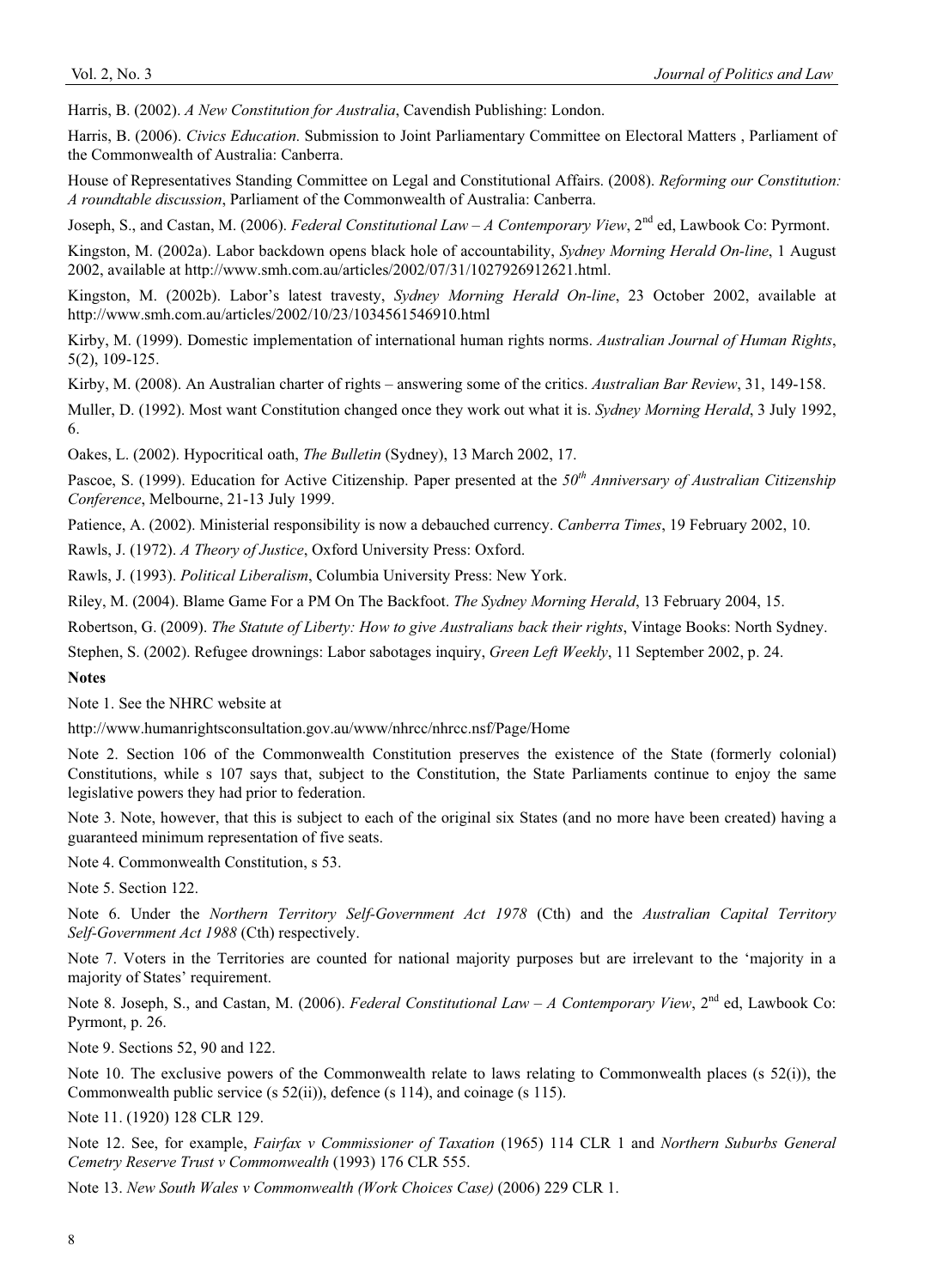Note 14. *Australian Capital Television v Commonwealth (No 2)* (1992) 177 CLR 106.

Note 15. *Roach v Electoral Commissioner* (2007) 223 CLR 162.

Note 16. Derived from s 75(v) of the Constitution, as interpreted in *Chu Kheng Lim v Minister for Immigration and Multicultural Affairs* (1992) 176 CLR 1.

Note 17. *Attorney-General (NSW) v Trethowan* (1931) 44 CLR 395.

Note 18. *Sex Discrimination Act 1974* (Cth); *Racial Discrimination Act 1975* (Cth); *Disability Discrimination Act 1992*  (Cth).

Note 19. *Northern Territory National Emergency Response Act 2007* (Cth), s 132.

Note 20. Section 30 (ACT), s 32 (Vic).

Note 21. Section 32(3) (ACT), s 36(5) (Vic).

Note 22. Section 32(2) (ACT), s 32(2) (Vic).

Note 23. Section 40B (ACT), s 38 (Vic).

Note 24. Section 40C(4) (ACT), s 39(3) (Vic).

Note 25. G.A. Res. 2200 A (XXI), 16 December 1966.

Note 26. See the statement by the Attorney-General at

http://www.humanrightsconsultation.gov.au/www/nhrcc/nhrcc.nsf/Page/Who\_AMessagefromtheAttorney-GeneraltheH onRobertMcClelland

Note 27. It should be noted that the NHRC's Terms of Reference specifically exclude the option of a 'constitutionally entrenched bill of rights (see

http://www.humanrightsconsultation.gov.au/www/nhrcc/nhrcc.nsf/Page/Terms\_of\_Reference).

Note 28. For example, the cases of Vivian Alvarez Solon, deported from Australia by purely administrative process, and of Cornelia Rau, held in immigration detention, again through executive action without any statutory requirement of judicial approval, highlighted the need for the better protection of procedural rights when a person is deprived of liberty.

Note 29. Rawls postulated what fundamental rules a group of people would draft if in what he called the original position', behind a 'veil of ignorance' - that is, unaware of what their race, gender, ethnicity, social or financial position would be in the society they were drafting rules for. Rawls' conclusion was that this rational process would lead to the adoption of two key principles: (i) that each person should have an equal right to the most extensive scheme of equal basic liberties compatible with a similar scheme of liberties for others and (ii) that social and economic inequalities should be arranged in such a way as to be of the greatest benefit to the least-advantaged members of society.

Note 30. (1943) 67 CLR 116.

Note 31. An opinion poll conducted in 2003 found that 70% of Australians believed that the then government had misled the public on intelligence justifications for the war (Riley, 2004, p. 15).

Note 32. Particularly important in this regard are the biennial 'estimates hearings' by the standing committees which have responsibility for oversight of various portfolio areas. These hearings are nominally conducted for the purpose of reviewing the effectiveness and efficiency of government expenditure, but the committees consider themselves at large to inquire into any aspect of departmental or ministerial conduct, since this all depends on a vote of money by Parliament.

Note 33. *Hamsher v Swift* (1992) 33 FCR 545 at 563-64, *Television New Zealand Ltd v Prebble* [1993] 3 NZLR 513 (CA) at 528, 536 and 540; *Prebble v Television New Zealand Ltd* [1994] 3 NZLR 1 (PC) at 9.

Note 34. The most striking example of this occurred in 2002, when it became clear that a minister in the then Liberal government had lied about when he was informed by defence force personnel that the government's allegation that refugees had thrown their children off rafts in order to be allowed to land in Australia (the 'Children Overboard' affair). The opposition Labor party refused to join the minor parties in a motion to summons the minister to appear before the committee and to sanction him if he did not - see Oakes (2002, p. 17); Kingston (2002a, and 2002b) and Stephen (2002 p. 24).

Note 35. For frequent and vigorous criticism of a Bill of Rights in the press see articles by Janet Albrechtsen, for example Albrechstsen (2004, p.15) and Albrechsten (2009, p.12).

Note 36. See for example Robertson (2009).

Note 37. Section 30 (ACT), s 32 (Vic).